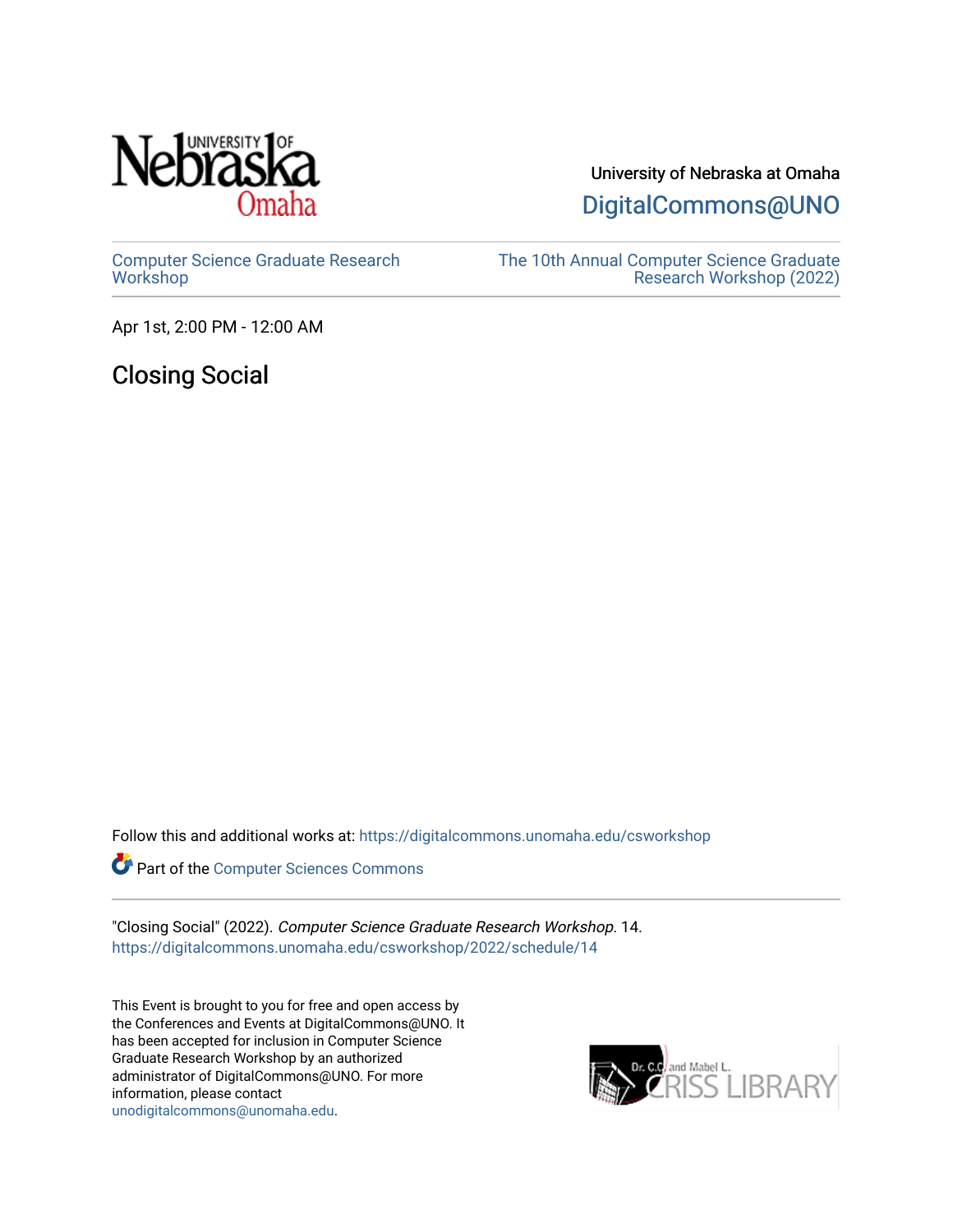UNIVERSITY OF NEBRASKA AT OMAHA<br>COLLEGE OF INFORMATION SCIENCE & TECHNOLOGY<br>COMPUTER SCIENCE

## **BEST PRESENTATION AWARDS**

(AMAZON GIFT CARD)

1ST AWARD: \$200

2ND AWARD: \$150

3RD AWARD: \$100

# 10TH ANNUAL COMPUTER SCIENCE RESEARCH WORKSHOP

The Computer Science Research Workshop is managed by the Computer Science Graduate Program Committee.

For comments: Dr. Azad Azadmanesh - azad@unomaha.edu Dr. Jon Youn - jyoun@unomaha.edu

1 April 2022 PKI 158